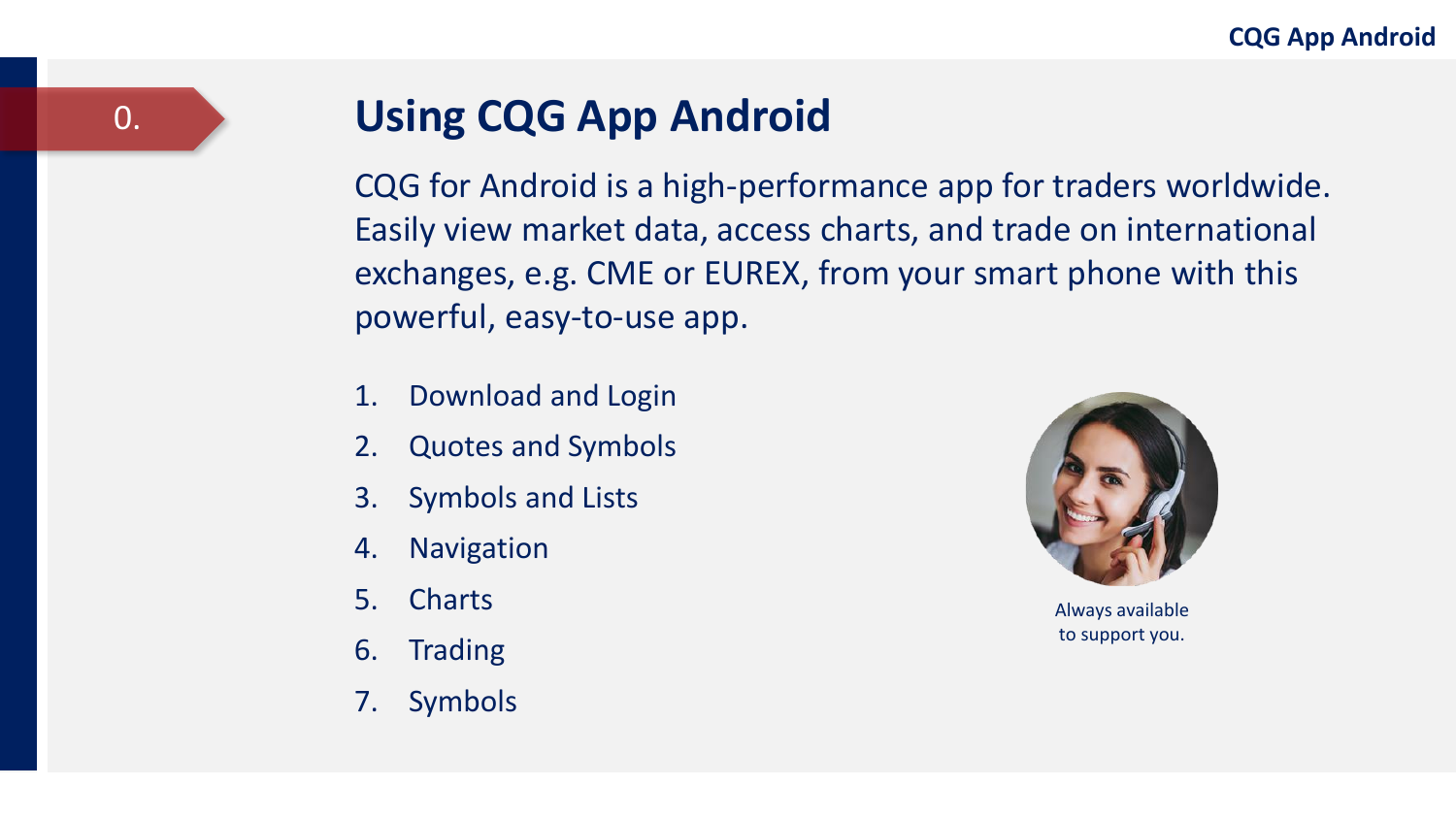### 1.

### **Download and Login**

Download and install CQG for Android from the Google Play . Login with the same credentials for your desktop version and live account.

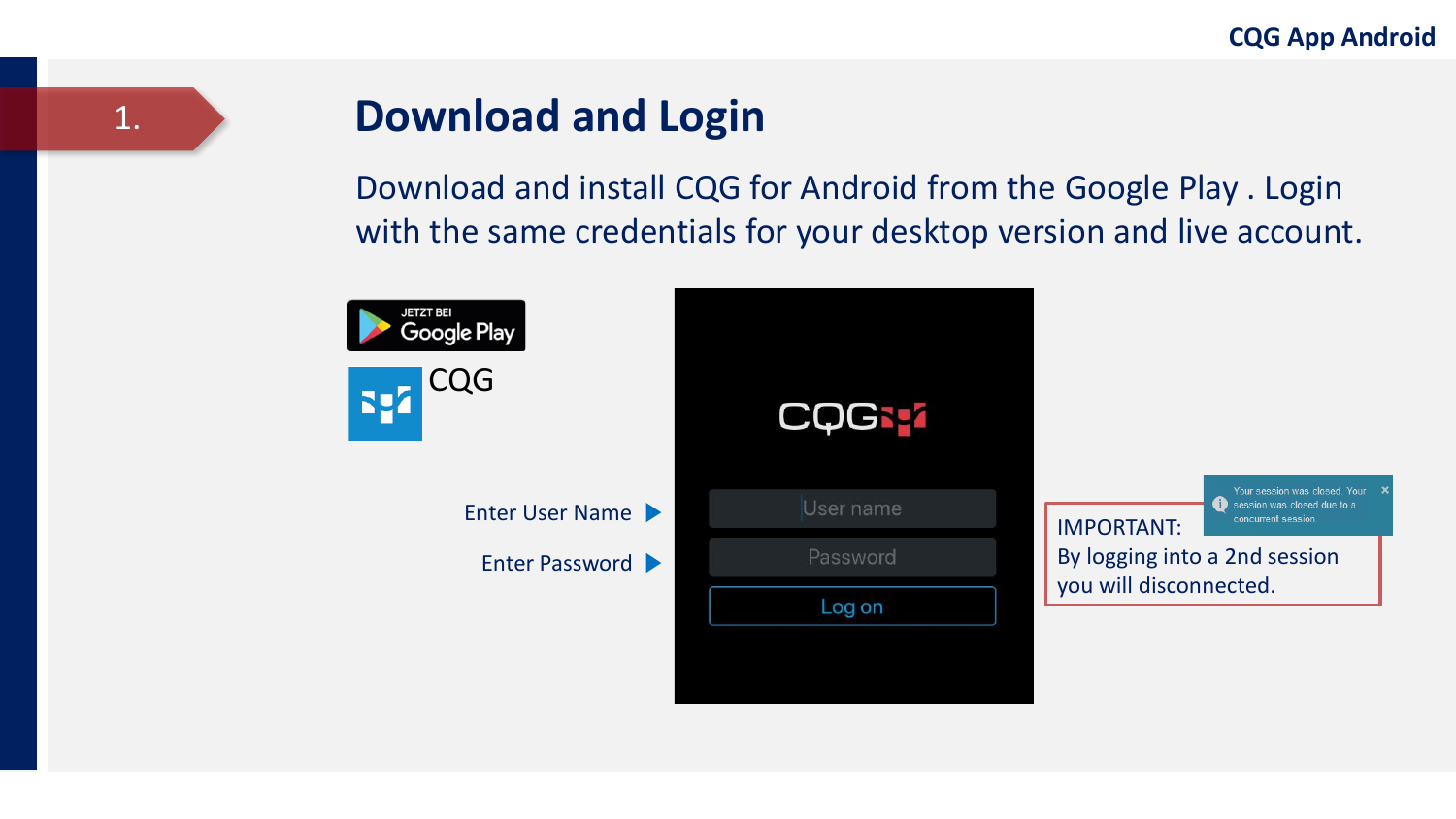### **Quotes and Symbols (1/2)**

The home view is a predefined quotes board with a list of popular symbols.

Each row represents a symbol and its details like net change, % net change, open, last, high, low, last, settlement, ask, bid

Tap on a the symbol to see details, charts, full quotes and other information

|             | $\blacksquare$ Americas $\blacktriangledown$ |                        | ŧ         |
|-------------|----------------------------------------------|------------------------|-----------|
| EPU20       | 3125,75                                      | 3125,75 A<br>3125,50 B | 7,50      |
| ENQU20      | 9989,00                                      | 9989,75 A<br>9988.75B  | 28.25     |
| YMU20       | 26222                                        | 26224 A<br>26221B      | 31        |
| CLEN20      | 37.89                                        | 37,90 A<br>37,89 B     | $-0.48$   |
| TUAU20      | 110'103                                      | 110'103A<br>110'102B   | 0'002     |
| FVAU20      | 125'137                                      | 125'140 A<br>125'137 B | 0'010     |
| TYAU20      | 138'160                                      | 138'160 A<br>138'155B  | 0'020     |
| USAU20      | 175'210                                      | 175'210 A<br>175'200 B | $-0'010$  |
| ULAU20      | 212'230                                      | 212'240 A<br>212'230 B | $-0'120$  |
| NGEN20      | 1,619                                        | 1,620 A<br>1.619B      | 0.005     |
| HOEN20      | $1.1747 \triangle$                           | 1,1747 A<br>1.1742B    | $-0.0080$ |
| RBEN20      | 1.1907                                       | 1,1905A<br>1,18978     | $-0.0176$ |
| GCEQ20      | 1736,6                                       | 1736,7A<br>1736 6 B    | 0,1       |
| e<br>Quotes | Orders<br>Positions                          | Account                | More      |

Tap on the columns for additional information in all lines for each symbol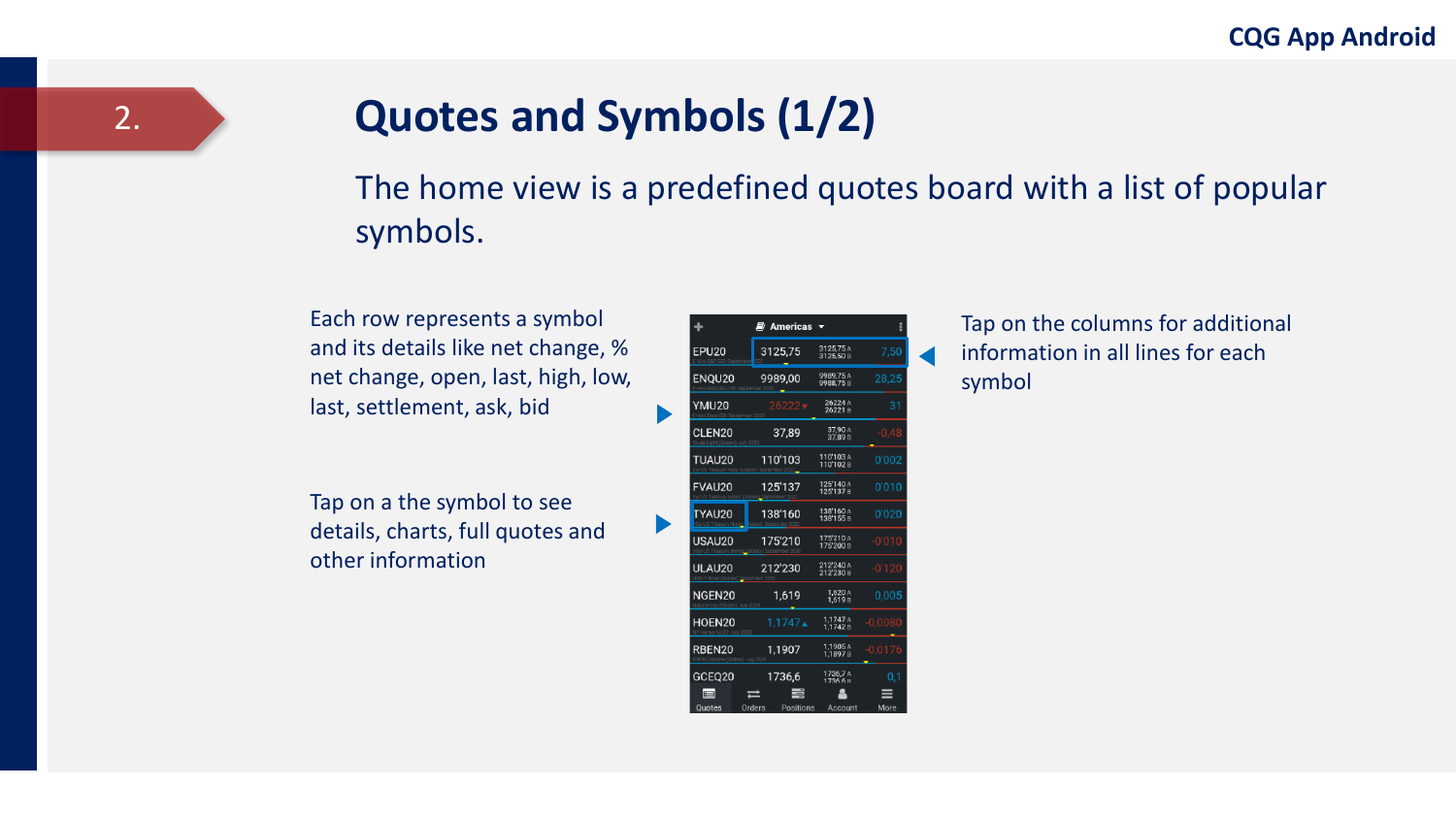### **Quotes and Symbols (2/2)**

### With only few taps you can configure and modify existing lists or create new lists.

To edit (reorder, delete, add) symbols, tap on the upper-left corner

Search for a new symbol by symbol ID, name or exchange. You can also use a filter for particular products or exchanges

|                              | Add symbols                   | Close    |
|------------------------------|-------------------------------|----------|
| Search symbols, e.g. EP, CLE |                               | $\alpha$ |
| Futures                      | CME/Globex<br>۰               |          |
| EDA                          | Eurodollar (Globes)           |          |
| EP                           | E-Mini S&P 500                |          |
| ENO                          | F-mini NASDAO-100             |          |
| EU <sub>6</sub>              | Euro FX (Globes)              |          |
| JY6                          | Japanese Yen (Globes)         |          |
| BP6                          | British Pound (Globes)        |          |
| DA6                          | Australian Dollar (Globes)    |          |
| CA6                          | Canadian Dollar (Globes)      |          |
| MX6                          | Mexican Peso (Globes)         |          |
| ED4                          | <b>Furodollar Front Month</b> |          |
| NIY                          | Nikkei 225 (Yen)              |          |
| HE                           | Lean Hogs (Globes)            |          |
| SF <sub>6</sub>              | Swiss Franc (Globes)          |          |
|                              | I has Cattle (Giobes)         |          |

| ÷.                 | $\blacksquare$ Americas $\blacktriangledown$ |                                 | ÷         |
|--------------------|----------------------------------------------|---------------------------------|-----------|
| <b>FPU20</b>       | 3125,75                                      | 3125,75 A<br>3125,50 B          | 7.50      |
| ENOU20             | 9989,00                                      | 9989,75A<br>9988.75B            | 28,25     |
| YMU20              | $26222 +$                                    | 26224 A<br>26221B               | 31        |
| CLEN20             | 37.89                                        | 37,90 A<br>37,89 <sub>B</sub>   | $-0.48$   |
| TUAU20             | 110'103                                      | 110'103A<br>110'102B            | 0'002     |
| FVAU <sub>20</sub> | 125'137                                      | 125'140 A<br>125'1378           | 0'010     |
| TYAU20             | 138'160                                      | 138'160 A<br>138'155B           | 0'020     |
| USAU20             | 175'210                                      | 175'210A<br>175'200 B           | $-0'010$  |
| ULAU20             | 212'230                                      | 212'240 A<br>212'230 B          | $-0'120$  |
| NGFN20             | 1.619                                        | 1,620 A<br>1,619B               | 0.005     |
| HOEN20             | $1.1747 \triangle$                           | 1,1747 A<br>1.1742 <sub>B</sub> | $-0.0080$ |
| RBEN20             | 1.1907                                       | 1.1905A<br>1,18978              | $-0.0176$ |
| GCEQ20             | 1736,6                                       | 1736.7 A<br>1736 6 B            | 0,1       |
| $\blacksquare$     |                                              |                                 |           |
| Ouotes             | Orders<br>Positions                          | Account                         | More      |

Tap on the name of the list to add, change or delete the list

> On the upper-right corner you can open a menu to add symbols, edit list, duplicate list, copy symbols

| <b>CLES1020</b><br>4.55%0.01<br>$-0.21$<br>2104                   |                                            |                                      | TYALL PAFLI2 USALI20<br>172.11<br>51<br>31719 33105 12537 | 0.02% 0.04%(0.16%0)<br>138'1: 1942.0 175'130<br>30662<br>CLENI GCEO2 ULAU20<br>0.23% 0.31%! 0.41%0<br>38.29 1731.1 212070 |
|-------------------------------------------------------------------|--------------------------------------------|--------------------------------------|-----------------------------------------------------------|---------------------------------------------------------------------------------------------------------------------------|
| NGEN20<br>0.99%0.016<br>1,630<br>6452                             |                                            | YMU20<br>0.71%186<br>26379A<br>43469 | <b>ZCEN20</b><br>0.53%16 0.60%31<br>3272<br>10225         | ZWAN20<br>4930<br>6066                                                                                                    |
| <b>FPU20</b><br>0.68%21.25 0.61%60.51 0.53%04<br>3139.50B<br>212K | FNOU20 SOMI017<br>10022.008 94'68<br>46790 | $\Omega$                             | RBEN20<br>1.19958<br>1438                                 | GLEQ20<br>0.65%0.007 0.65%0.625<br>96.150B<br>$\theta$                                                                    |

You can also change the style from Quoteboard to Headmap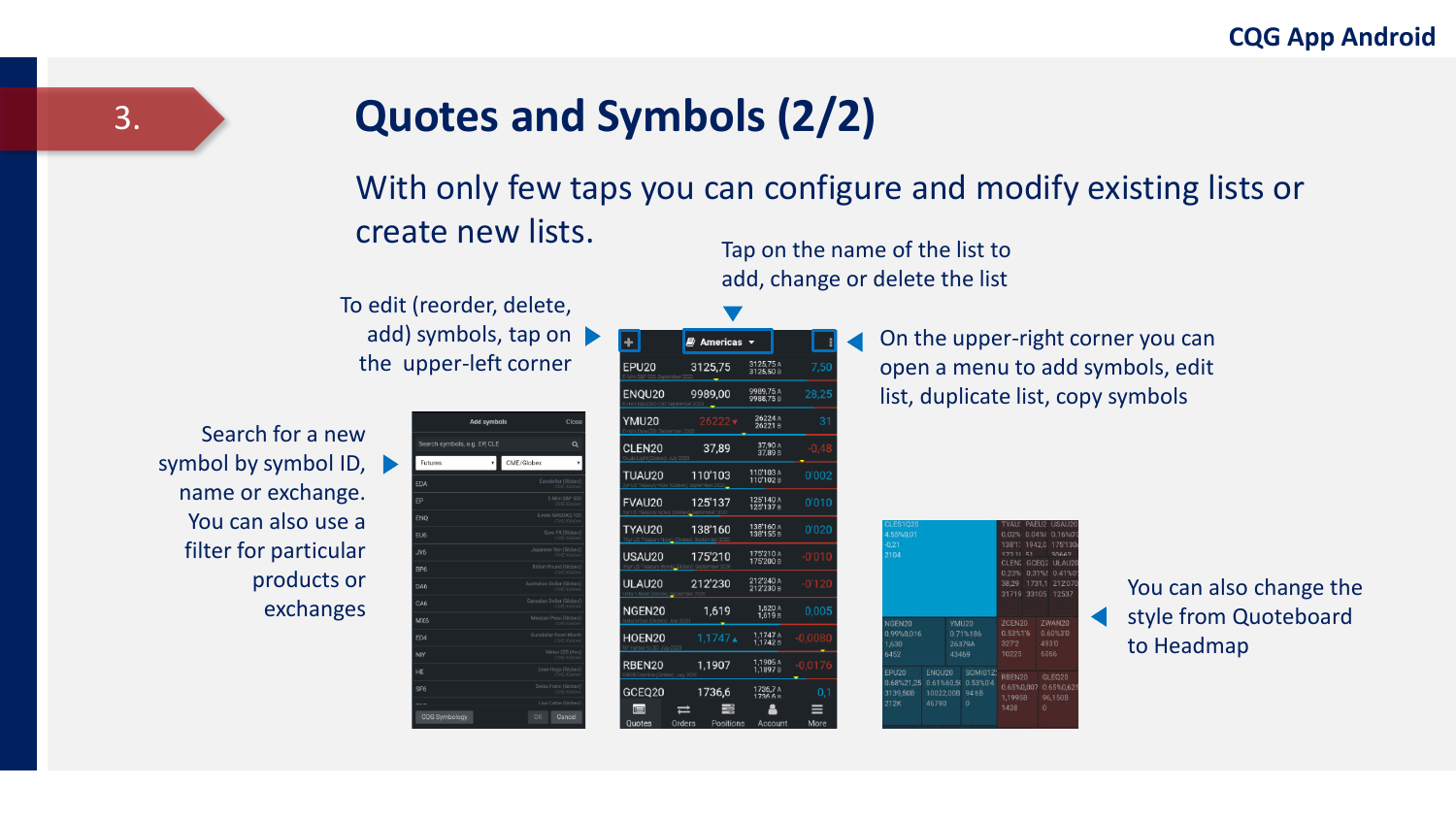### **Navigation (1/3) – Symbol Navigation**

From the quote screen you can reach more details and functions for a single symbol, e.g. chart, orders, positions.



The icons on top let you easily switch between chart, volume, HOT and OT\*, orders and symbol details

> rina. 3144.50 3144,25

3144.00 3143.75 3143.50 3143,25  $3143,00*$ 3142,75 3142,50

3141.50 3141.25

Examples HOT and volume\*

| -9 |                |                                         |        |               |                                      | <b>EPUZU</b>                                     |         |    |
|----|----------------|-----------------------------------------|--------|---------------|--------------------------------------|--------------------------------------------------|---------|----|
| OT | $\equiv$       | Ô                                       |        | ⊵             | <b>Lad</b>                           | HOT                                              | OT      | =  |
|    |                |                                         |        |               |                                      |                                                  | WORKING |    |
|    |                | <b>B1 MKT</b>                           |        | $5 Min -$     |                                      |                                                  |         |    |
|    |                | S1 MKT                                  |        |               | current explicit volume at this time | Is <b>812</b> of yesterday's volume at this time |         |    |
|    |                | 3143,00<br>242.76                       |        |               | Is 9% of vesterday's total volume    |                                                  |         |    |
|    |                | B/A:0,25<br>B1 <sub>0</sub><br>3143,00A |        |               |                                      |                                                  |         |    |
|    |                | 3143,00A                                |        |               |                                      |                                                  |         |    |
|    |                | 81@<br>3142,758                         |        |               |                                      |                                                  |         |    |
|    |                | 3142.75B                                |        |               |                                      |                                                  |         |    |
|    |                | 18<br>1                                 | ٥      |               | Rer comparison 10:20 10:25 10:30     |                                                  |         |    |
|    | $\overline{2}$ | $\overline{5}$                          | 10     |               |                                      |                                                  |         |    |
|    |                | <b>STP</b><br>DAY                       | н<br>٠ |               |                                      |                                                  |         |    |
|    | <b>TSTP</b>    |                                         | ٠      |               | ۵.                                   | <b>Security</b>                                  |         |    |
|    | $_{000}$       |                                         | ۰      |               | 8                                    | <b>Jul</b><br>10                                 | 15      | 17 |
|    |                |                                         |        | l⊫            |                                      | Orders Positions Account                         |         |    |
|    |                |                                         |        | <b>Quotes</b> |                                      |                                                  |         |    |

Tap on a symbol and the chart will open immediately

**EPU20** 

4.



\*Hybrit Order Ticket and Order Ticket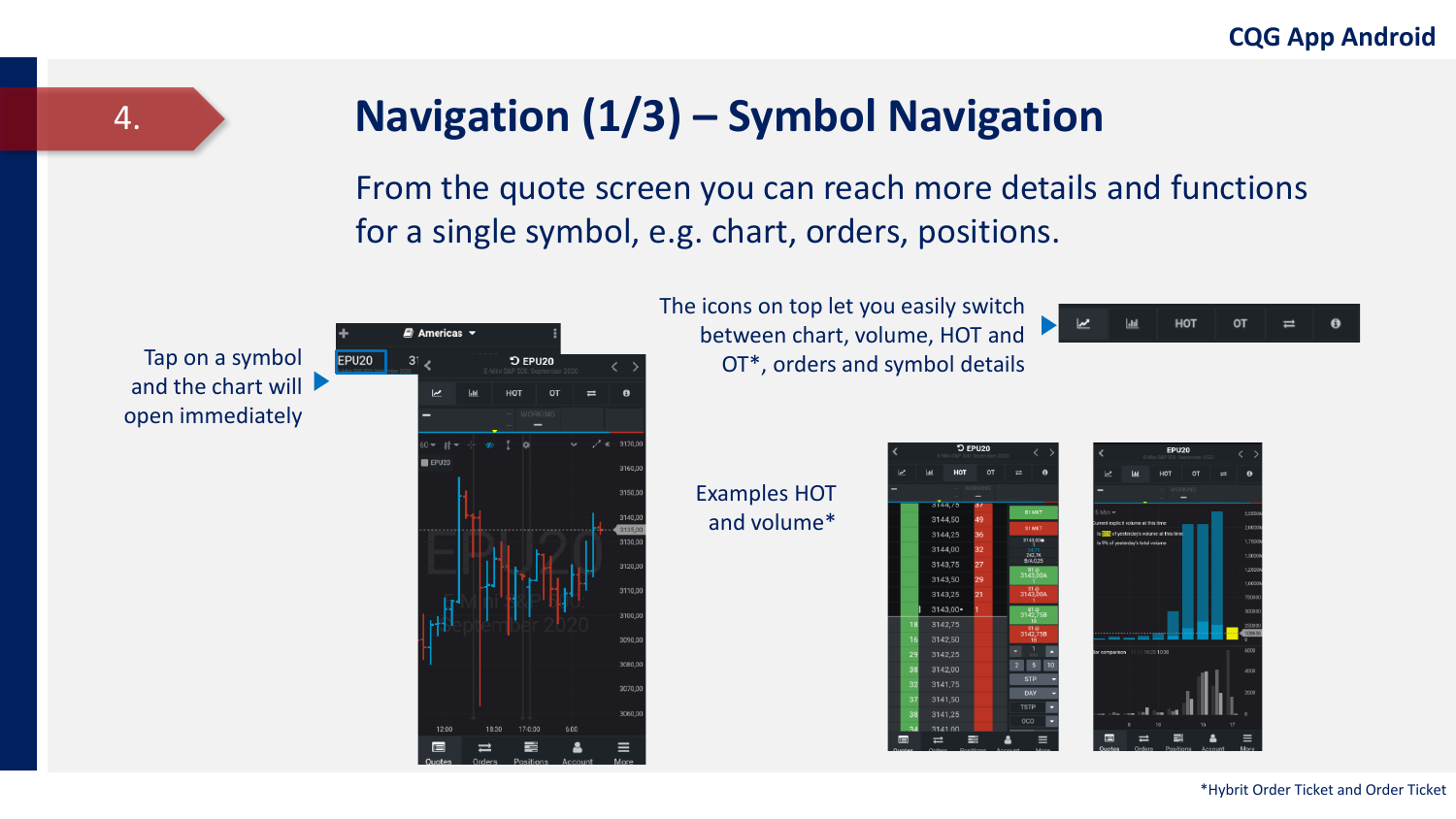### **Navigation (2/3) – Bottom Navigation**

With only one tap you can navigate for details, orders, positions for all symbols you are trading, and to your account summary.



5.

Quotes: See symbol details, full quote, chart, contract specification etc.

| ۰                        | <i>■</i> Americas   |                        | ŧ         |
|--------------------------|---------------------|------------------------|-----------|
| FPU <sub>20</sub>        | 3125.75             | 3125,75 A<br>3125,50 B | 7,50      |
| ENQU20                   | 9989,00             | 9989,75A<br>9988.75B   | 28,25     |
| YMU20                    | 26222               | 26224 A<br>26221B      | 31        |
| CLEN20                   | 37,89               | 37,90 A<br>37,89 B     | $-0.48$   |
| TUAU20                   | 110'103             | 110'103 A<br>110'102B  | 0'002     |
| FVAU20                   | 125'137             | 125'140 A<br>125'137 B | 0'010     |
| TYAU20                   | 138'160             | 138'160 A<br>138'155B  | 0'020     |
| USAU20                   | 175'210             | 175'210A<br>175'200 B  | $-0'010$  |
| ULAU20                   | 212'230             | 212'240 A<br>212'230 B | $-0'120$  |
| NGEN20                   | 1,619               | 1,620 A<br>1.619B      | 0.005     |
| HOEN20                   | 1.1747∡             | 1.1747 A<br>1.1742B    | 0.0080    |
| RBEN20                   | 1.1907              | 1,1905A<br>1.1897B     | $-0.0176$ |
| GCEO20                   | 1736.6              | 1736.7A<br>17366R      | 0.1       |
| $\blacksquare$<br>Quotes | Orders<br>Positions | Account                | More      |

#### Orders/Positions: manage your orders and positions

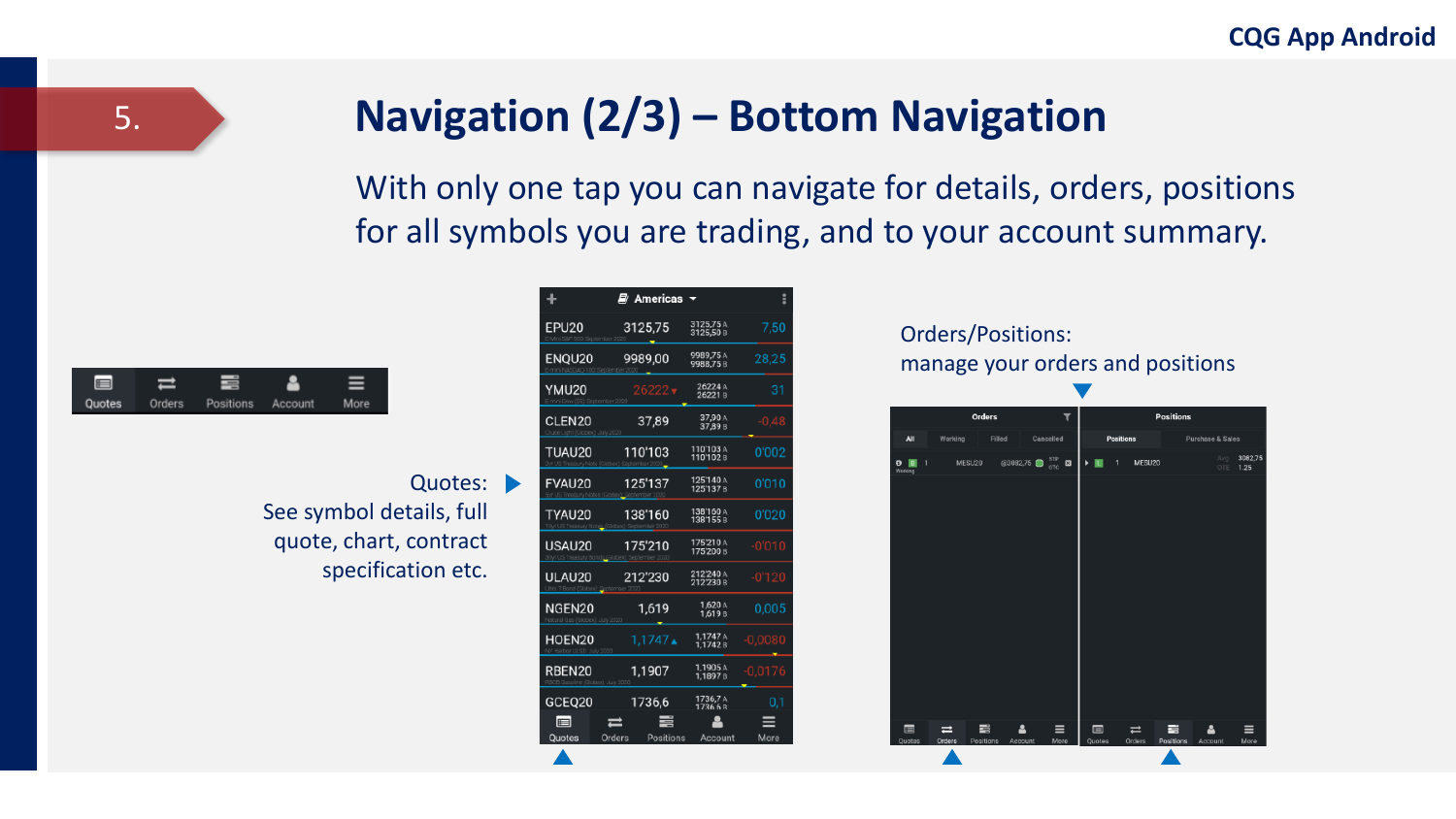### 6. **Navigation (3/3) – Bottom Navigation**

With only one tap you can navigate for details, orders, positions for all symbols you are trading, and to your account summary.



Account: View your account summary and details like balance, margin etc. Your trading account is displayed here

|             | Account                                  |                      |                                |
|-------------|------------------------------------------|----------------------|--------------------------------|
|             |                                          |                      | Δ                              |
|             |                                          |                      | <b>Q</b> <sup>8</sup> Preferer |
|             | <b>NLV</b>                               | 2,872.47             | $\mathscr Y$ Take a t          |
|             | <b>Balance</b><br><b>OTE/UPL</b>         | 2,872.47<br>0.00     | Contact                        |
|             | <b>Balance</b>                           | 2,872.47             | Request                        |
|             | <b>Cash Balance</b><br><b>Collateral</b> | 2,872.47<br>0.00     | <b>O</b> Get sup               |
|             | <b>Margin Excess</b>                     | 2,873.80             | <b>O</b> About                 |
| 100%        | Margin<br><b>Purchasing pwr</b>          | 0.00<br>2,873.80     | <b>O</b> Downloa               |
|             | P/L                                      | 0.00                 | <b>O</b> Downloa               |
|             | <b>OTE</b><br><b>MVO</b><br>UPL          | 0.00<br>0.00<br>0.00 | <b>■</b> Log off               |
|             |                                          |                      |                                |
|             |                                          |                      |                                |
|             |                                          |                      |                                |
| E<br>Quotes | ÷<br>Positions<br>Orders                 | =<br>Account<br>More | $\blacksquare$<br>Quotes       |

| <b>O</b> <sup>8</sup> Preferences                |
|--------------------------------------------------|
| $\mathscr Y$ Take a tour                         |
| Contact customer support                         |
| ₹ Request a feature                              |
| Get support on Forums                            |
| <b>O</b> About                                   |
| <b>O</b> Download today's fill report            |
| <b>O</b> Download order report                   |
| <b>D</b> + Log off                               |
|                                                  |
| Orders<br>Quotes<br>Positions<br>More<br>Account |

▲

More

More: Define your preferences for interface, trading, notifcations etc.

#### You can use also reporting functions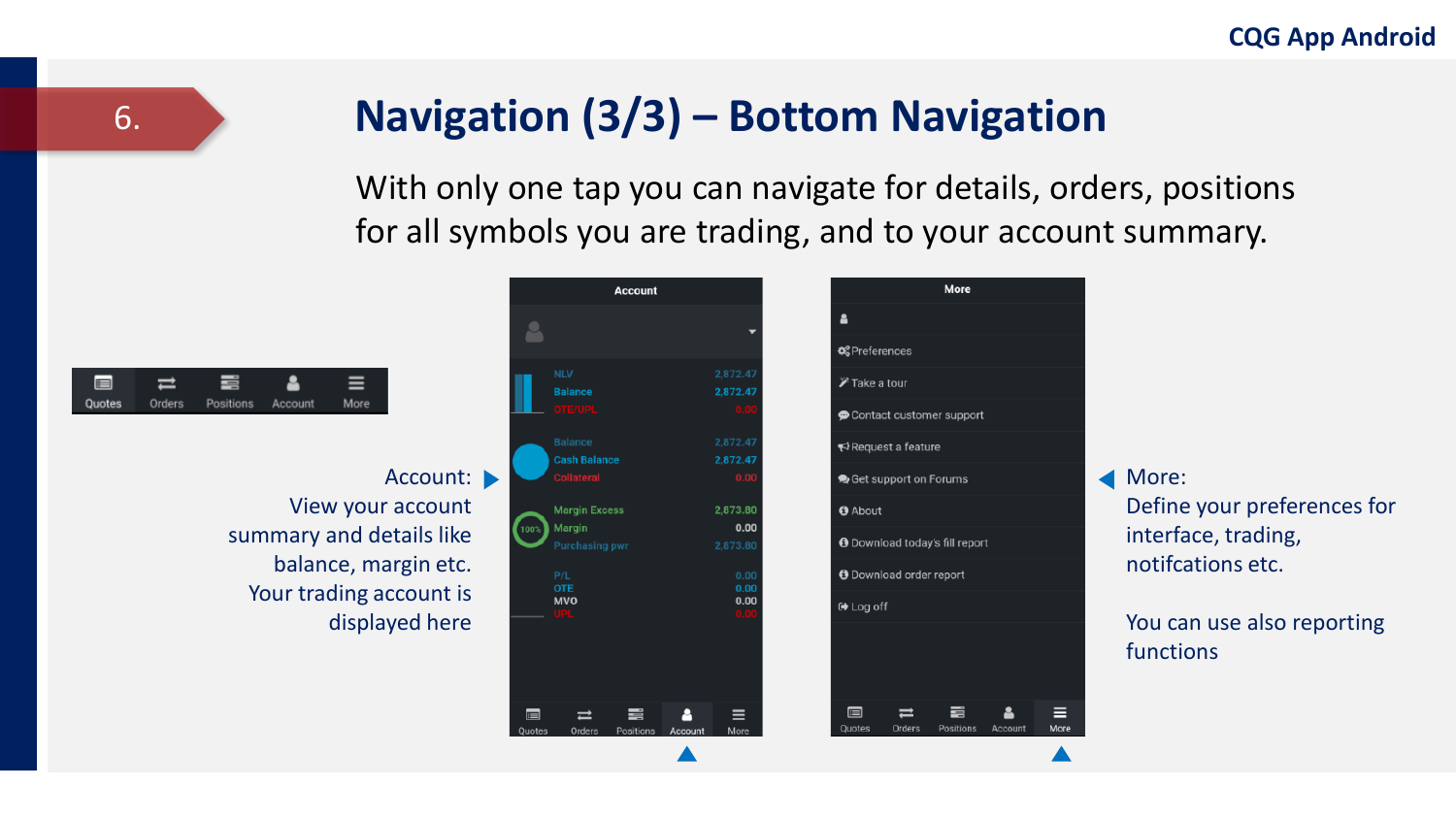# **Charts**

CQG provides a number of charting options, all offering maximum flexibility that allows you to set up charts just the way you like.

In default each chart has a tool bar on the top Select the personal set up for each chart: Time frame, chart type, cross hair, OHLC etc. Use more setting options via the gear icon or apply a study Add the order ticket to the chart All changes are immediately displayed in the chart



In default each chart has a second tool with pointer tools

Tap on the instrument and use it in the chart. Tap on the chart to place the first point and tap a second time to place the second point

7.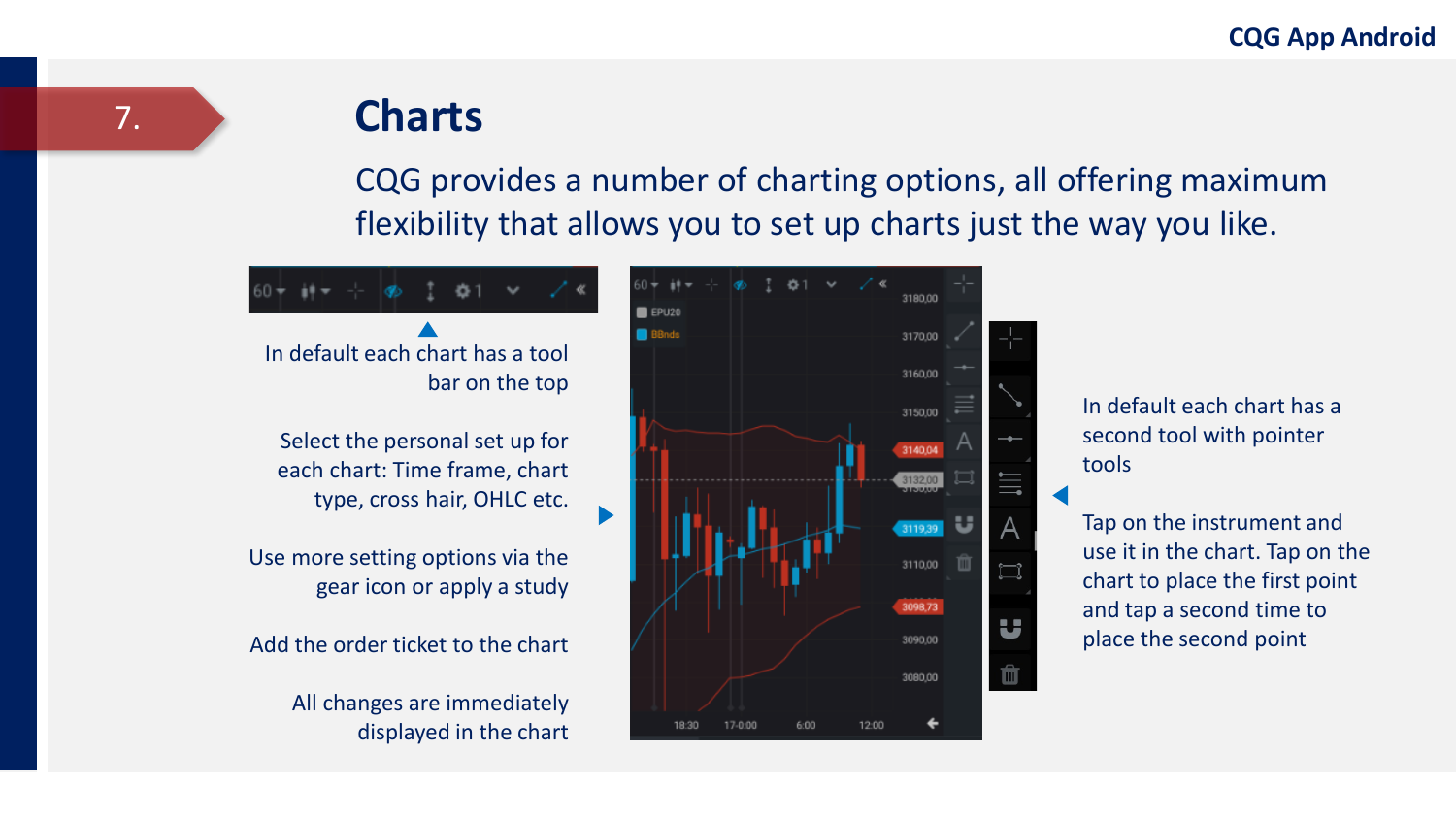### **Trading (1/3) – e.g. HOT (Hybrit Order Ticket)**

The app offers a selection of order entry and order management applications that suite a variety of trading styles.



Tap to select a price in the price scale



Tap on the Buy/Sell buttons on the right, e.g. to place a STOP BUY

The confirmation window will open. Here you can click to place the order

Define lot size and type of order (Day/GTC)

Activate this field for bracket orders to protect your position\*



\*In CQG for Android, bracket orders must first be turned on in preferences. More > Preferences > Symbol settings (for all or for only a single symbol) Like CQG Desktop, bracket orders are a mode that needs to be turned on before placing an order, once on, it will remain on until turned off.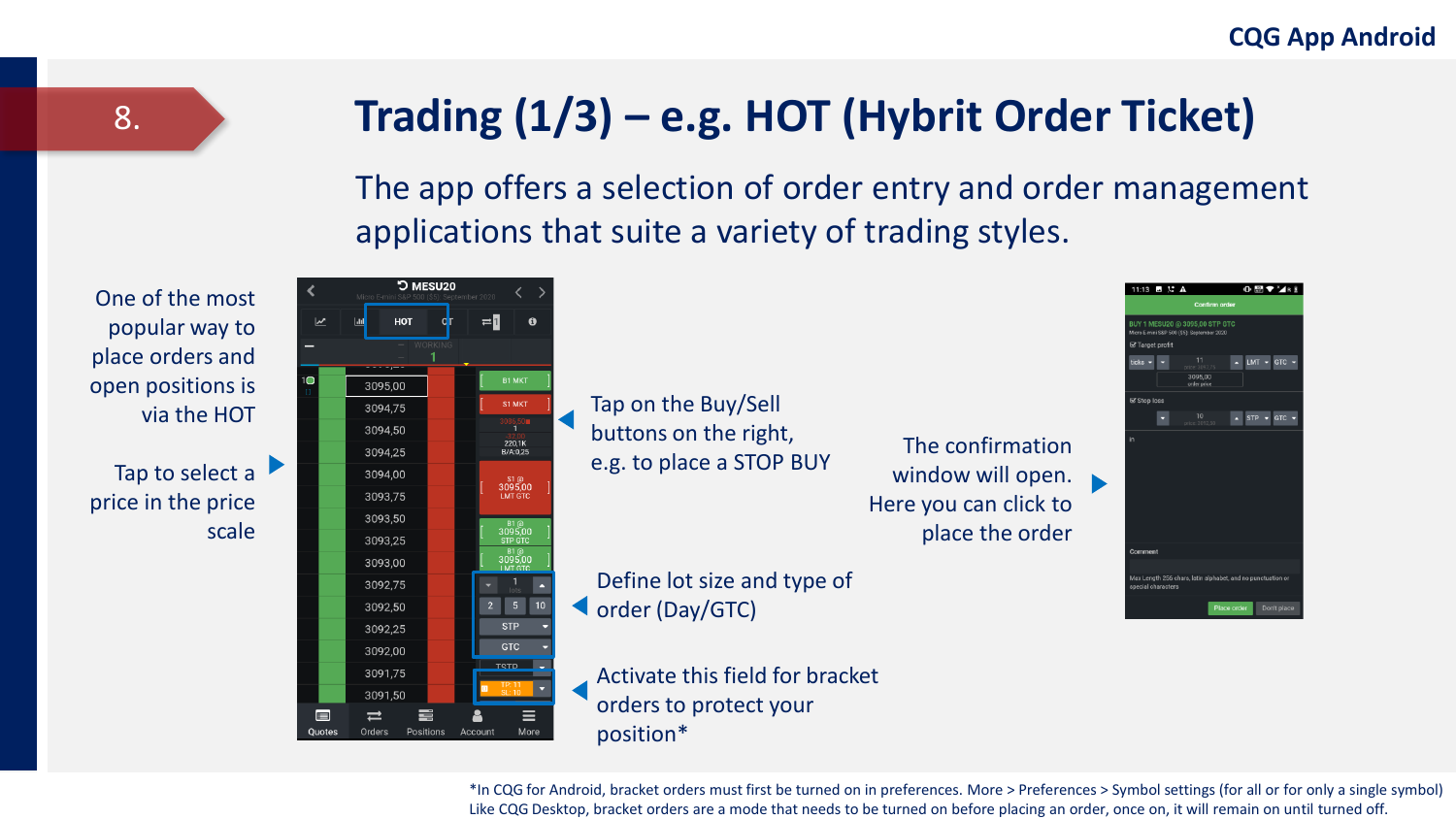### **Trading (2/3) – e.g. HOT (Hybrit Order Ticket)**

The app offers a selection of order entry and order management applications that suite a variety of trading styles.

After the confirmation you see your orders and positions

Check and manage your portfolio via the tabs Orders and Positions. (see also settings)



If you wish to modify your order, tap on the price.

|            |         | <b>Modify order</b>                        |                                       |  |
|------------|---------|--------------------------------------------|---------------------------------------|--|
|            |         | Micro E-mini S&P 500 (\$5): September 2020 | BUY 1 MESU20 @ 3094,75 LMT GTC BRKT @ |  |
|            |         |                                            |                                       |  |
|            |         |                                            | 3095,00A<br>1 ticks                   |  |
|            | 1<br>u. | ٠                                          | 3094,758                              |  |
|            |         |                                            |                                       |  |
|            |         |                                            |                                       |  |
| <b>GTC</b> | ۰       |                                            |                                       |  |
| in         |         |                                            |                                       |  |
|            |         |                                            |                                       |  |
|            |         |                                            |                                       |  |
|            |         |                                            |                                       |  |
|            |         |                                            |                                       |  |
|            |         |                                            |                                       |  |
|            |         |                                            |                                       |  |
|            |         |                                            |                                       |  |
|            |         |                                            |                                       |  |
|            |         | Modify order                               | Don't modify                          |  |

The "Modify order" window opens You can change lot size, price an type

When an order is executed you can be informed by a popup. You can set up different notifications (see settings)

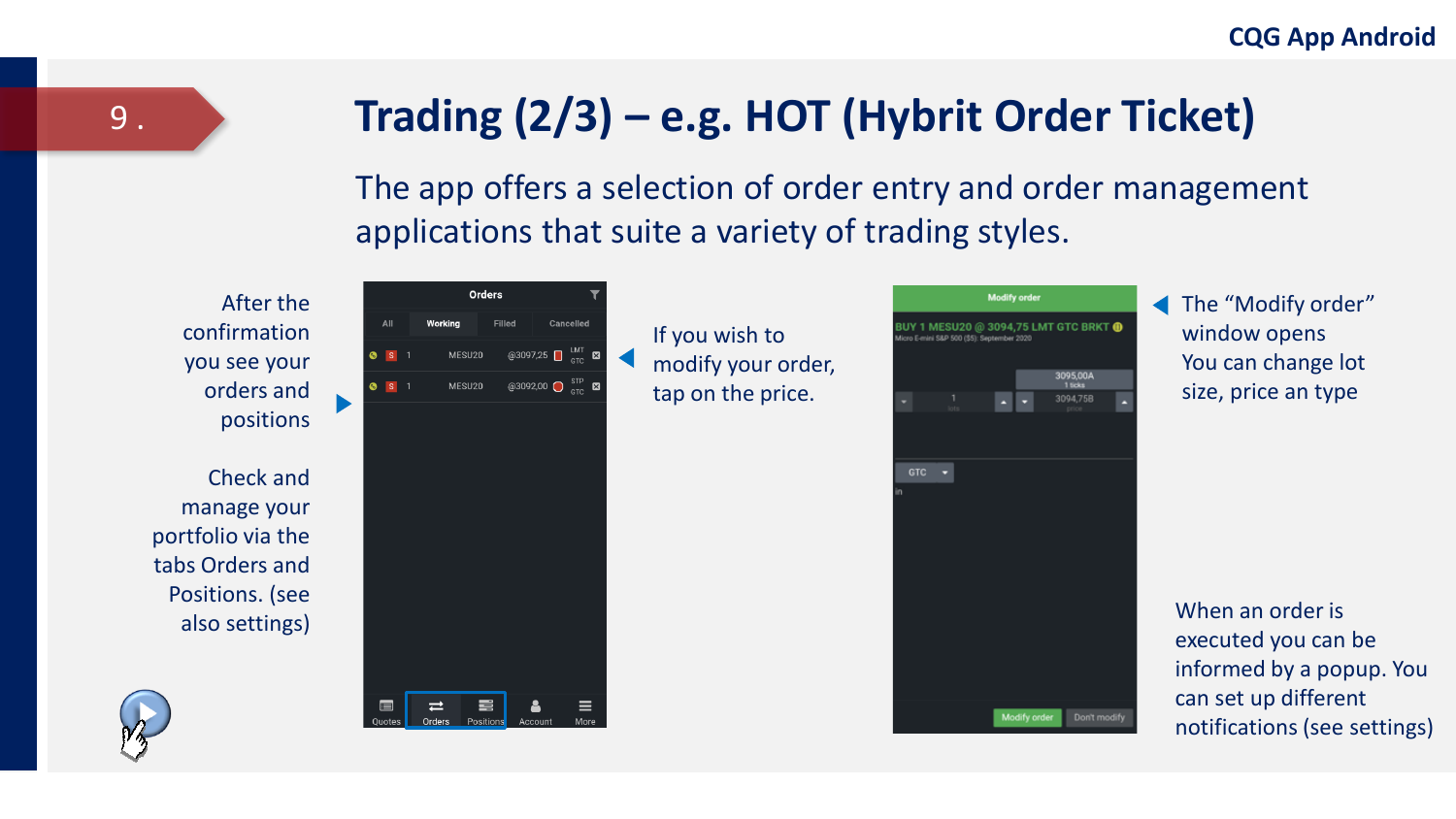## **Trading (3/3) – e.g. HOT (Hybrit Order Ticket)**

The app offers a selection of order entry and order management applications that suite a variety of trading styles.

A Fill report will appear after an execution of an order

|                | <b>Fill report</b>                 | Close    |
|----------------|------------------------------------|----------|
| Fill T         | 12:56:54 PM                        | $\bf{0}$ |
| Symbol         | MESU20                             |          |
| B              | 1                                  |          |
| s              |                                    |          |
| <b>Units</b>   | Lots                               |          |
| Avg Fill P     | 3094,50                            |          |
| <b>PTMMM</b>   |                                    |          |
| <b>Type</b>    | $\blacksquare$ LMT                 |          |
| <b>DUR</b>     | GTC                                |          |
| <b>Account</b> |                                    |          |
| User           |                                    |          |
| Cmnt           |                                    |          |
| Fee            |                                    |          |
|                | Order actions $\blacktriangledown$ |          |
|                |                                    |          |
|                |                                    |          |
| ¢              | 1 of 1                             | ×        |

| You see now your position<br>and your working brackets |                  |             |                   |             |  |
|--------------------------------------------------------|------------------|-------------|-------------------|-------------|--|
|                                                        |                  | Orders      |                   |             |  |
|                                                        |                  | Working     |                   | Cancelled   |  |
| <b>Positions</b>                                       |                  | 331/20      | @3097,25          | ⊠<br>$\sim$ |  |
| Positions                                              | Purchase & Sales | <b>SU20</b> | @3092,00 <b>□</b> | ø           |  |
| MESU20                                                 | 1.25             | 3094.50     |                   |             |  |
|                                                        |                  |             |                   |             |  |
|                                                        |                  |             |                   |             |  |
|                                                        |                  |             |                   |             |  |
|                                                        |                  |             |                   |             |  |
|                                                        |                  |             |                   |             |  |
|                                                        |                  |             |                   |             |  |
|                                                        |                  |             |                   |             |  |
|                                                        |                  |             |                   |             |  |
|                                                        |                  |             |                   |             |  |
|                                                        |                  |             |                   |             |  |
|                                                        |                  |             |                   |             |  |

| <b>Positions</b> |                        |                  | Liquidate your                                          |                 |                 |                                    |                  |
|------------------|------------------------|------------------|---------------------------------------------------------|-----------------|-----------------|------------------------------------|------------------|
| <b>Positions</b> |                        | Purchase & Sales |                                                         |                 |                 |                                    |                  |
| MESU20<br>1      |                        |                  | Ava<br>OTE                                              | 3094,50<br>0.00 |                 | position or you<br>go flat for all |                  |
| Date             | $L_S$                  | Avg              | <b>OTE</b>                                              | Cur             |                 |                                    |                  |
| 6/24/20          | 1                      | 3094.50          | 0.00                                                    | <b>USD</b>      |                 | positions and                      |                  |
|                  | Liquidate              |                  | Go flat                                                 |                 |                 | orders                             |                  |
|                  |                        |                  |                                                         |                 |                 |                                    |                  |
|                  |                        |                  | <b>Go flat</b>                                          |                 |                 |                                    |                  |
|                  | position for 'MESU20'? |                  | Cancel ALL working and parked orders and liquidate open |                 |                 |                                    |                  |
|                  | in LWHM0001 (ZM001)    |                  |                                                         |                 |                 |                                    |                  |
|                  |                        | <b>Fill T</b>    |                                                         | Fill report     | Long1 @ 3094,50 | Liquidating position MESU20:       | $\mathbf x$<br>ด |
| 目                |                        | ⋿                |                                                         |                 |                 |                                    |                  |
| <b>Quotes</b>    | Orders                 | Positions        | Account                                                 | More            |                 |                                    |                  |